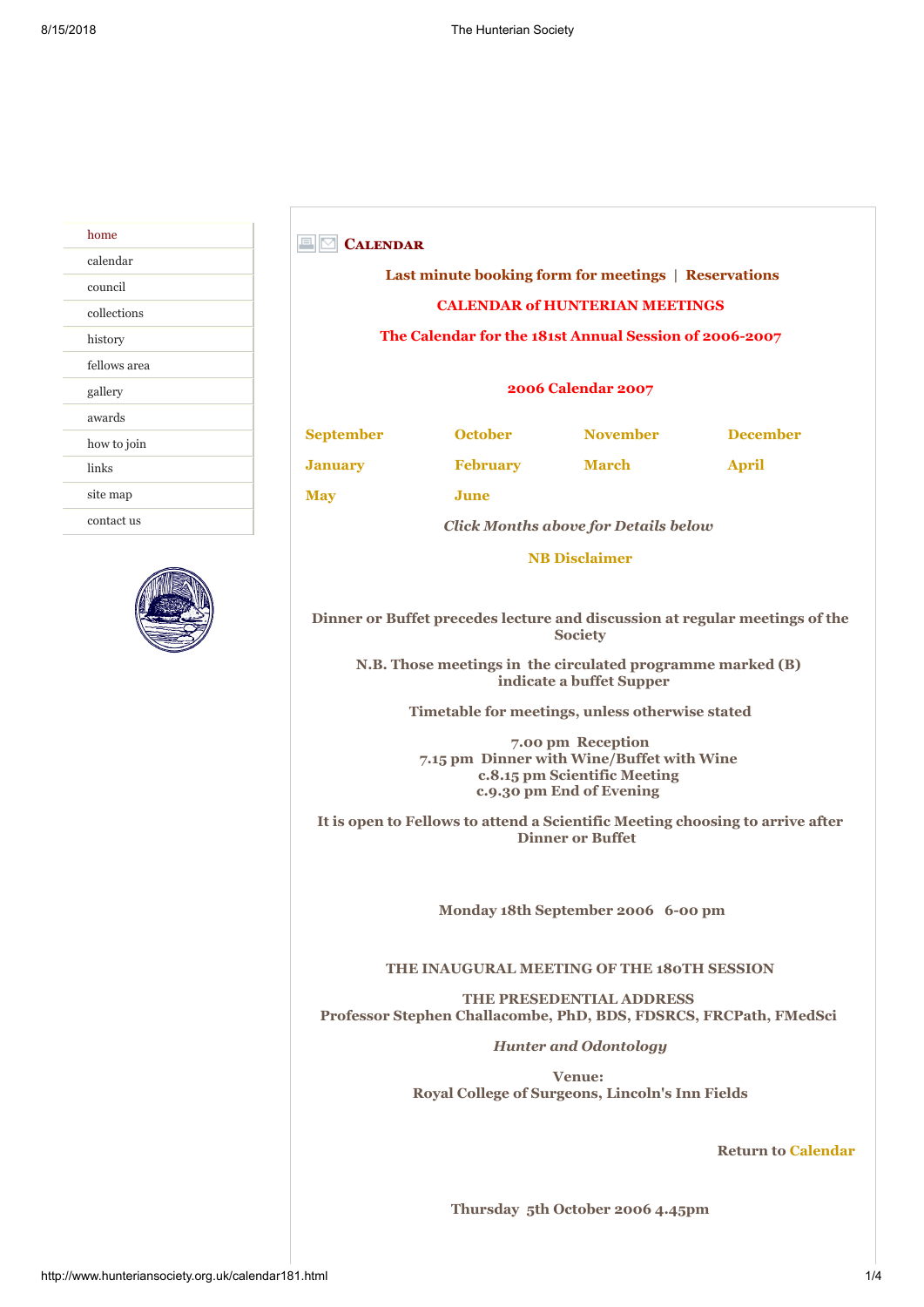#### 8/15/2018 The Hunterian Society

**Commemoration for the Anniversary of the Death of John Hunter in 1793**

## **AT WESTMINSTER ABBEY**

**The Society is most grateful to the Dean and Chapter of Westminster for agreeing that Fellows may attend Westminster Abbey on the Anniversary of John Hunter's death in 1793 to remember his life and works.**

**Fellows will attend the regular service of Choral Evensong and then there will follow a short Act of Commemoration at the site of Hunter's grave, in the North aisle of the Nave.**

#### **Programme**

| $5.00$ p.m. | <b>Choral Evensong</b>      |
|-------------|-----------------------------|
| $5.45$ p.m. | <b>Act of Commemoration</b> |

**Venue for supper ot be announced**

**Guests will be most welcome**

**(Information may also be obtained from the General Administrator by telephone 020 7436 7363)**

#### **Return to Calendar**

**Monday 16th October 2006 7-00 for 7-30**

**Preceded by Council Meeting at 6-00pm**

**Scientific Meeting preceded by a Buffet Venue: Lettsom House , 11 Chandos Street, W1G 9EB**

**Dr Prokar Dasgupta MSc (Urol), MD, DLS, FRCS(Urol), FEBU**

*The Future of Surgery is Robotic*

A Seated Buffet Meeting with Wine £30 per Head

#### **Return to Calendar**

<span id="page-1-0"></span>**Monday 20th November 2006 7-00 for 7-30 pm** 

**Scientific Meeting preceded by a Buffet Venue: Lettsom House , 11 Chandos Street, W1G 9EB**

**Commander Dawn Kenny OBE, RRC, RD**

*Challenges of field Hospitals in Iraq*

A Seated Buffet Meeting with Wine £30 per Head

**Return to Calendar**

**Monday December 2006 7-00 for 7-30 pm** 

<span id="page-1-2"></span><span id="page-1-1"></span>**No meeting**

#### **Return to Calendar**

 **Monday 15th January 2007 7-00 for 7-30pm**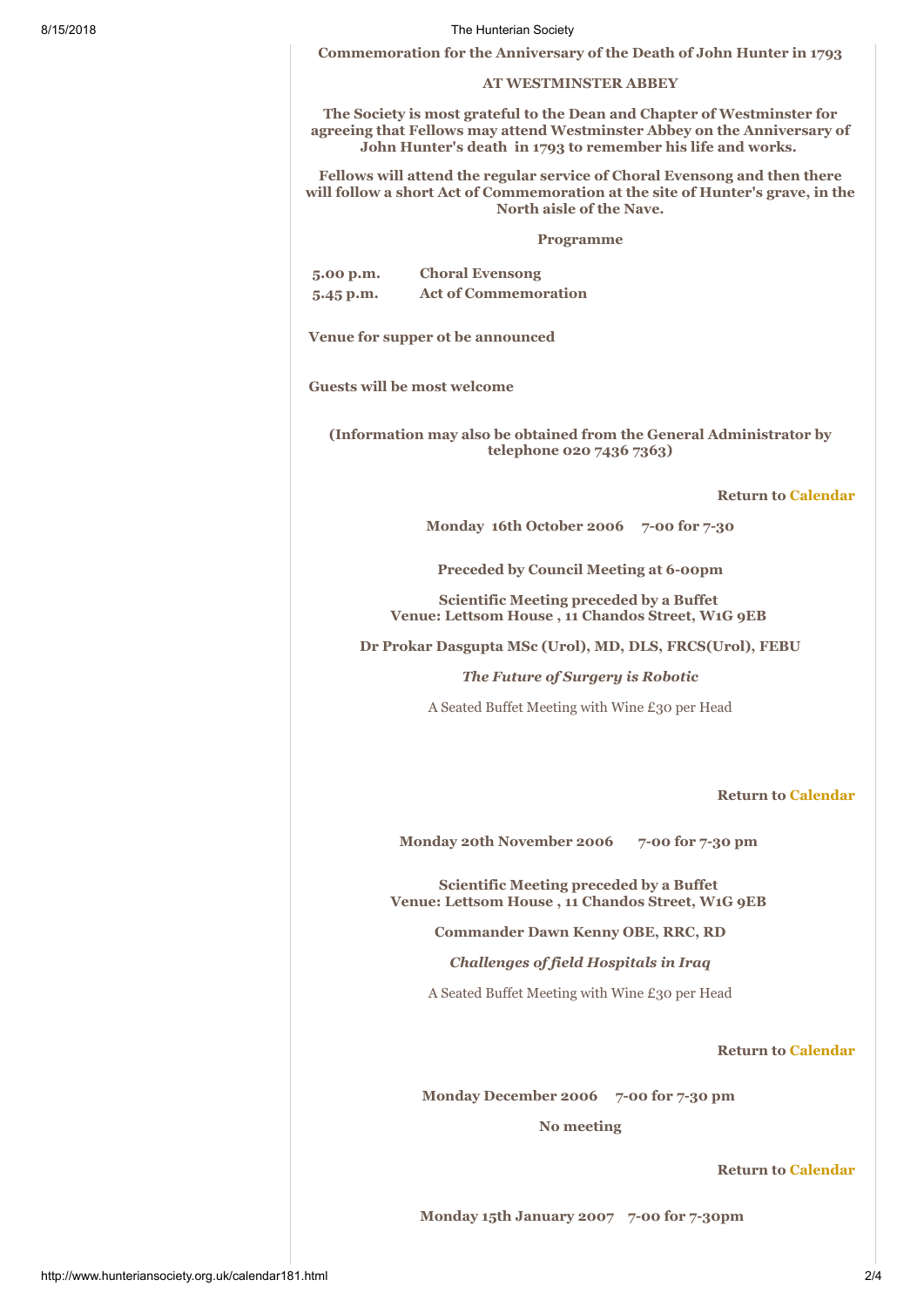8/15/2018 The Hunterian Society

**WELCOME TO THE NEXT MEETING**

**Preceded by Council Meeting at 6-00pm**

**Scientific Meeting preceded by a Buffet Venue: Lettsom House , 11 Chandos Street, W1G 9EB**

**Mr Ben Challacombe MB BS, MRCS**

*Cheselden, the great lithotomist and teacher of Hunter*

A Seated Buffet Meeting with Wine £30 per Head

**Return to Calendar**

**Thursday 8th February 2007 7-00 for 7-30 pm** 

**The Anniversary Dinner of the Hunterian Society National Liberal Club, Whitehall Place, SW1A 2HE**

> <span id="page-2-0"></span>**Guests of Honour: Dame Judith Mayhew Lord Colwyn**

> > **Dress: Black Tie**

#### **Return to Calendar**

<span id="page-2-1"></span>**Monday 5th March 2007 7-00 for 7-30 pm** 

**Preceded by Council Meeting at 6-00pm**

**Scientific Meeting preceded by a Buffet Venue: Lettsom House, 11 Chandos Street, Cavendish Square, W1G 9EB**

**Dr Nicholas Cambridge MD, MRCS, LRCP, FRSA**

*JohnHunter, John Wesley and Samuel Johnson: Electricity in the Eighteenth Century*

A Seated Buffet Meeting with Wine £30 per Head

#### **Return to Calendar**

<span id="page-2-2"></span>**Monday 16th April 2007 6-30pm**

**The Hunterian Society Oration**

**Venue: Royal Airforce Club, 128 Piccadilly, W1J 7PY**

**Professor John Greenspan BSc, BDS, PhD, FRCPath, FDSRCS(Eng)**

*Recent and Emerging Infections - what would JohnHunter have done?*

## **Return to Calendar**

**Wednesday 21st May 2007 7-00 for 7-30 pm** 

<span id="page-2-3"></span>**Preceded by Council Meeting at 6-00pm**

**Scientific Meeting preceded by a Buffet Venue: Lettsom House, 11 Chandos Street, Cavendish Square, W1G 9EB**

**Professor K Burnand MB BS, FRCSI, MS**